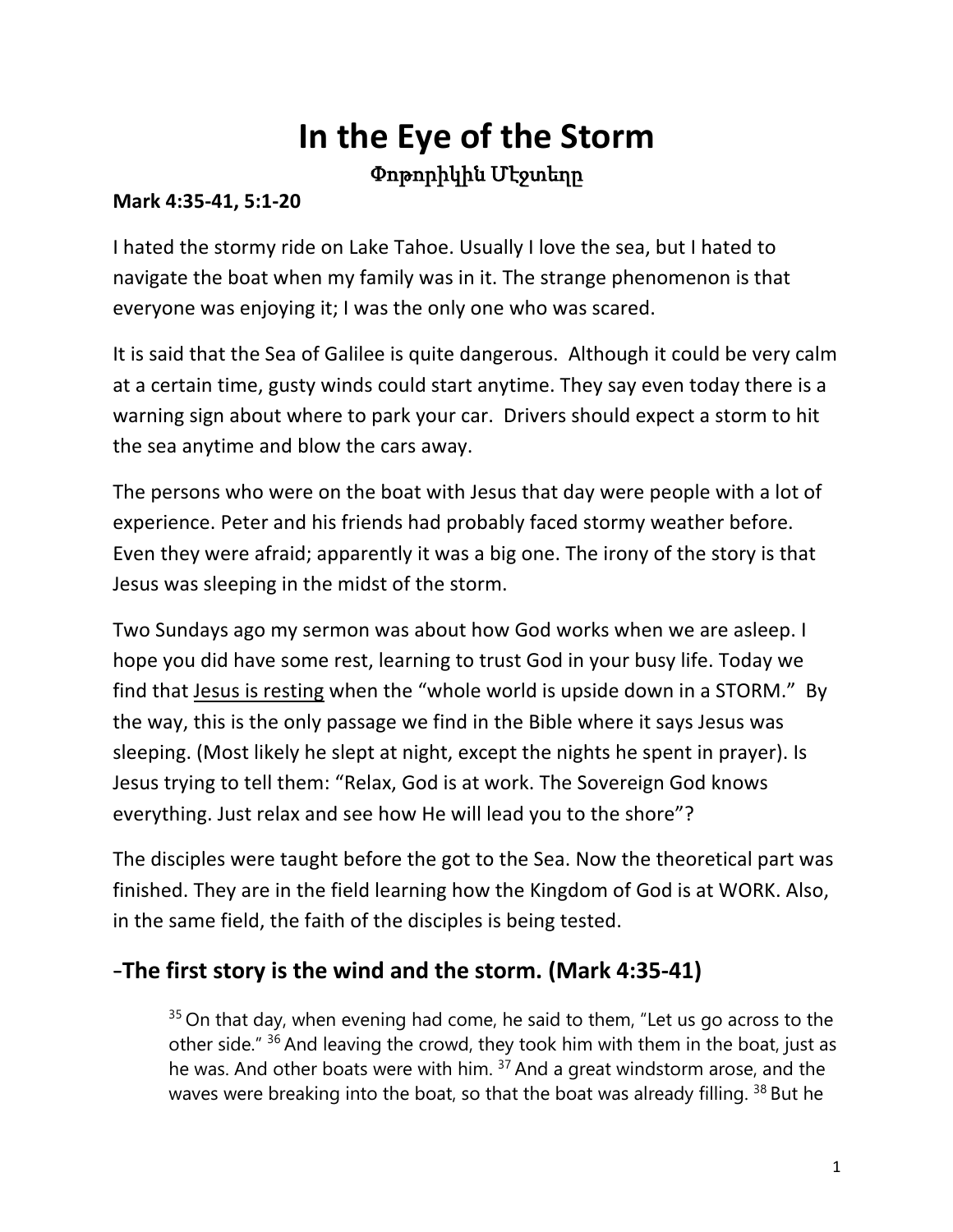was in the stern, asleep on the cushion. And they woke him and said to him, "Teacher, do you not care that we are perishing?"  $39$  And he awoke and rebuked the wind and said to the sea, "Peace! Be still!" And the wind ceased, and there was a great calm. <sup>40</sup> He said to them, "Why are you so afraid? Have you still no faith?" <sup>41</sup> And they were filled with great fear and said to one another, "Who then is this, that even the wind and the sea obey him?" (Mark 4:35-41 ESV)

Jesus and the disciples move to The eastern side of the Sea of Galilee. Their destination is on the other side, which is more or less a **predominantly gentile** area, ruled by a strong presence of idolatry and demonic forces. We will find in the next story in Mark 5:1-20 that it is going to be a tough field trip.

They are in the boat. Jesus is tired of teaching all day. Taking a short nap was a good idea. As I said earlier, these storms started all of a sudden. (**Great windstorm**) The word *mega* (translated **great**) is being used **three times** in this short passage. Here is the first one. All were afraid and they wanted Jesus to wake up to handle the situation.

There was a man called **Jonah,** a prophet of God, who escaped the presence of God and was in a boat sleeping. There was a storm, and eventually the sailors threw him in the water as a solution. But Jesus is not escaping from God. **In fact, He is DOING the WILL of GOD.** 

What was Jesus' response?

"**And he awoke and rebuked the wind and said to the sea, "Peace! Be still!"** (Mark 4:39a ESV)

"**And the wind ceased, and there was a great (***mega***) calm**." (Mark 4:39b)

From **Great Storm** to **Great Calmness**? Don't you love how God works in our lives?

Jesus' intention of controlling the storm was not just the demonstration of physical power. Jesus is declaring that "**God's sovereign power is being unleashed**; that is, **God's kingdom is at hand…** It is the same power that made the world in the first place. And this power is now living in Jesus and acting through him. N.T. Wright says, "so here Jesus assumes *the role of God's agent in defeating the forces of chaos."* 1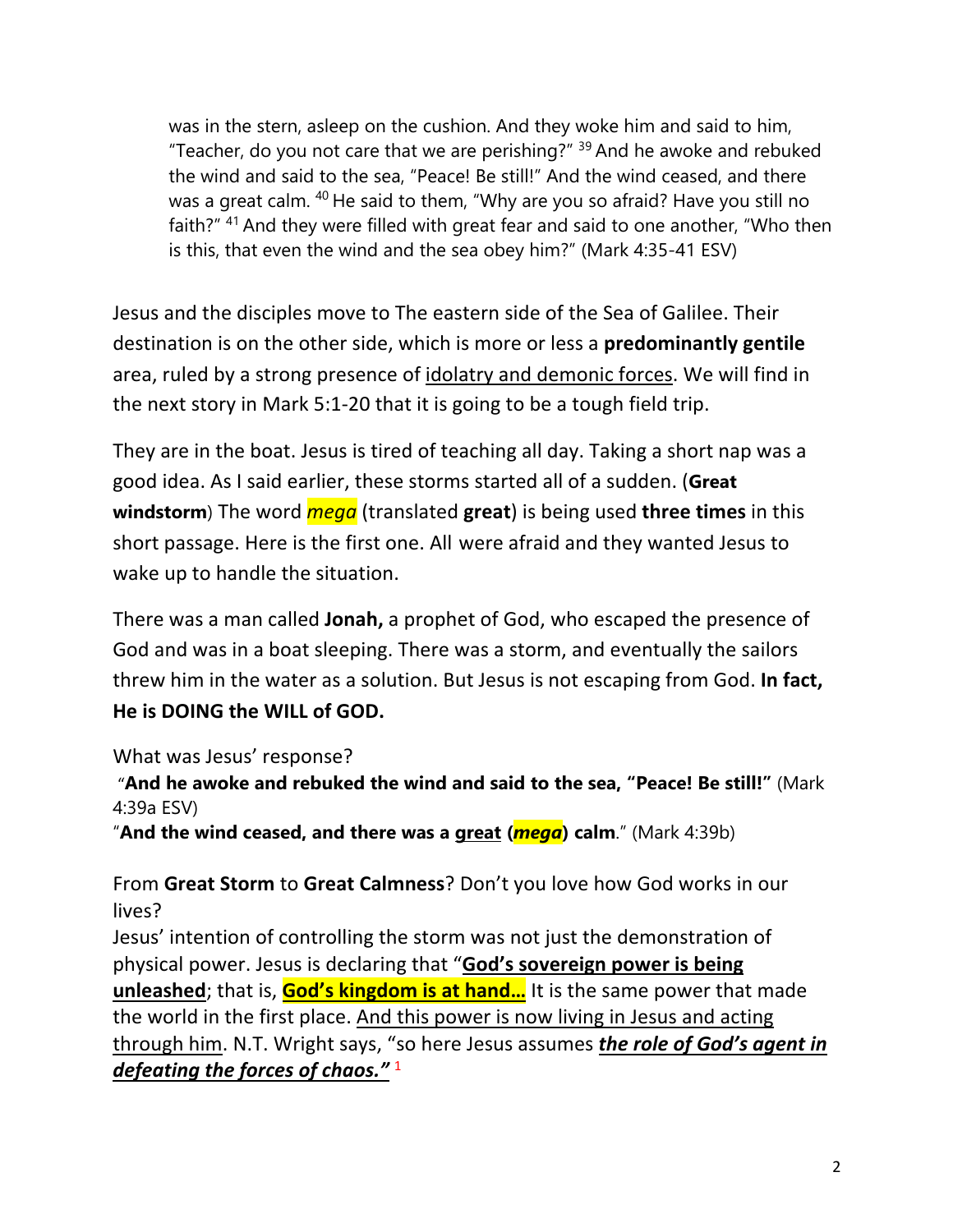They were fearful from storm, and Jesus controlled the storm. But something else happened; another "mega" appears: **He (Jesus) said to them, "Why are you so afraid? Have you still no faith?" <sup>41</sup> And they were filled with great (mage) fear and said to one another, "Who then is this, that even the wind and the sea obey him?"** (Mark 4:40-41 ESV)

You know disciples knew the psalms by heart (Psalm 107):

- **<sup>28</sup> Then they cried to the LORD in their trouble, and he delivered them from their distress. <sup>29</sup> He made the storm be still, and the waves of the sea were hushed. <sup>30</sup> Then they were glad that the waters were quiet,**
	- **and he brought them to their desired haven**. (Psalm 107:28-30 ESV)

IN MY WORDS: Did you notice how the disciples' fear changed? First, they were afraid in the storm, then they were more afraid when Jesus calmed the storm. Finally, their fear was greatest after the storm was over. "The intensification of their fear is their response to a new depth of understanding about the person of Christ."2

-There is a storm, and they were afraid. And now the storm is gone but their fear is different. **They were afraid of Jesus himself.**

"Who is this, who has control over wind and sea?"

**They felt the presence of the Almighty.** They realized that their faith was very small. They were in the presence of the Divine…. They were afraid. (*Like the women on Easter morning, who were afraid and could not speak…*) -We all are going through the storms of life. We have the fear of the storm; yet when we experience God in the eye of the storm, our fear is changed; it is like in Isaiah 6 when **Isaiah experiences the presence of Holy God**. Holy, Holy, Holy, God Almighty is here…**It is like Peter fishing** with Jesus in Luke 5:1-9, when Peter encounters Jesus in the boat in a different way he says: **"Depart from me, for I am a sinful man, O Lord."** (Luke 5:8 ESV) It is an awesome experience to be in the presence of the Divine.

#### **-Calming the demonic storm (5:1-20) (**Please read the passage)

Now the boat arrives to the other side of sea. The place was called **Decapolis,** meaning **ten cities.** The inhabitants were not Jews; they were pagans, and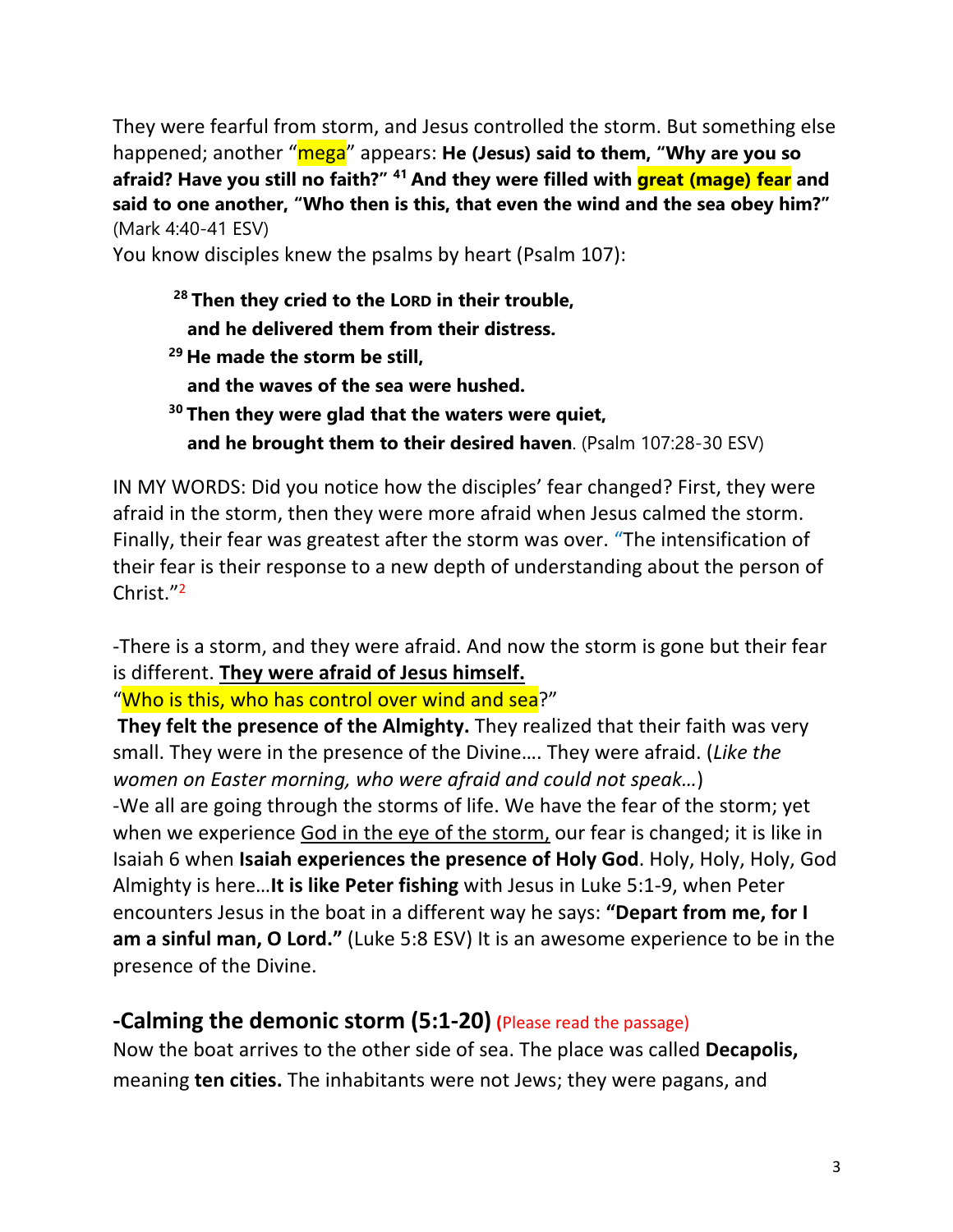obviously owned pig farms. Jesus is declaring that "there is no place in the world into which God's reign does not intend to extend itself. $3^3$  Here we meet a man who is possessed by evil spirits, not one but a **legion**. (In the Roman army, a legion was 6000 soldiers).

What was the situation of this man?

1. Mark says he had un unclean spirit

2. He lived among the tombs, among the dead. "… and no one could bind him anymore, not even with a chain. For he had often been chained hand and foot, but he tore the chains apart and broke the irons on his feet. No one was strong enough to tame him." Tame him? Was he an animal to tame? He was cast out 3. He lived near the pigs. For the Jewish community that was not acceptable. **The man is in pain. He is miserable…**

When I was reading about this phenomenon, it reminded me of the evil that goes around us: the sex traffickers, the coaches who abuse young children, the war criminals, the rapists, the drug and alcohol addicts…. Ask the victims about their pain.

Jesus does not address the man, **but the evil spirit in the man**. Evil Spirits are always afraid of Jesus. They know who Jesus is. **"What have you to do with me, Jesus, Son of the Most High God? I adjure you by God, do not torment me."** You see Jesus can finish those evil spirits and send them somewhere that they can never bother us. He does not do that. The time has not come for the final battle against Satan. Jesus sends the evil spirit to a herd of pigs, all 2000 of them.

Now the evil spirit went into the pigs. Jesus gave permission for that. Why pigs? I read in a commentary that pigs were sacrificed by the Canaanite to the demons. **The battle was between the kingdom of God and the kingdom of Satan.** Jews wanted to throw the Romans into the sea. Well, the "evil spirits" were thrown to the sea.

You see, what Jesus did to the evil spirits who were thrown to the sea, is exactly what the Jews wanted to do to the Romans. Yet, Jesus is declaring that the enemy is not Rome, but the enemy is the EVIL, the Evil Spirit who can possess humans. This is a war between God and Evil.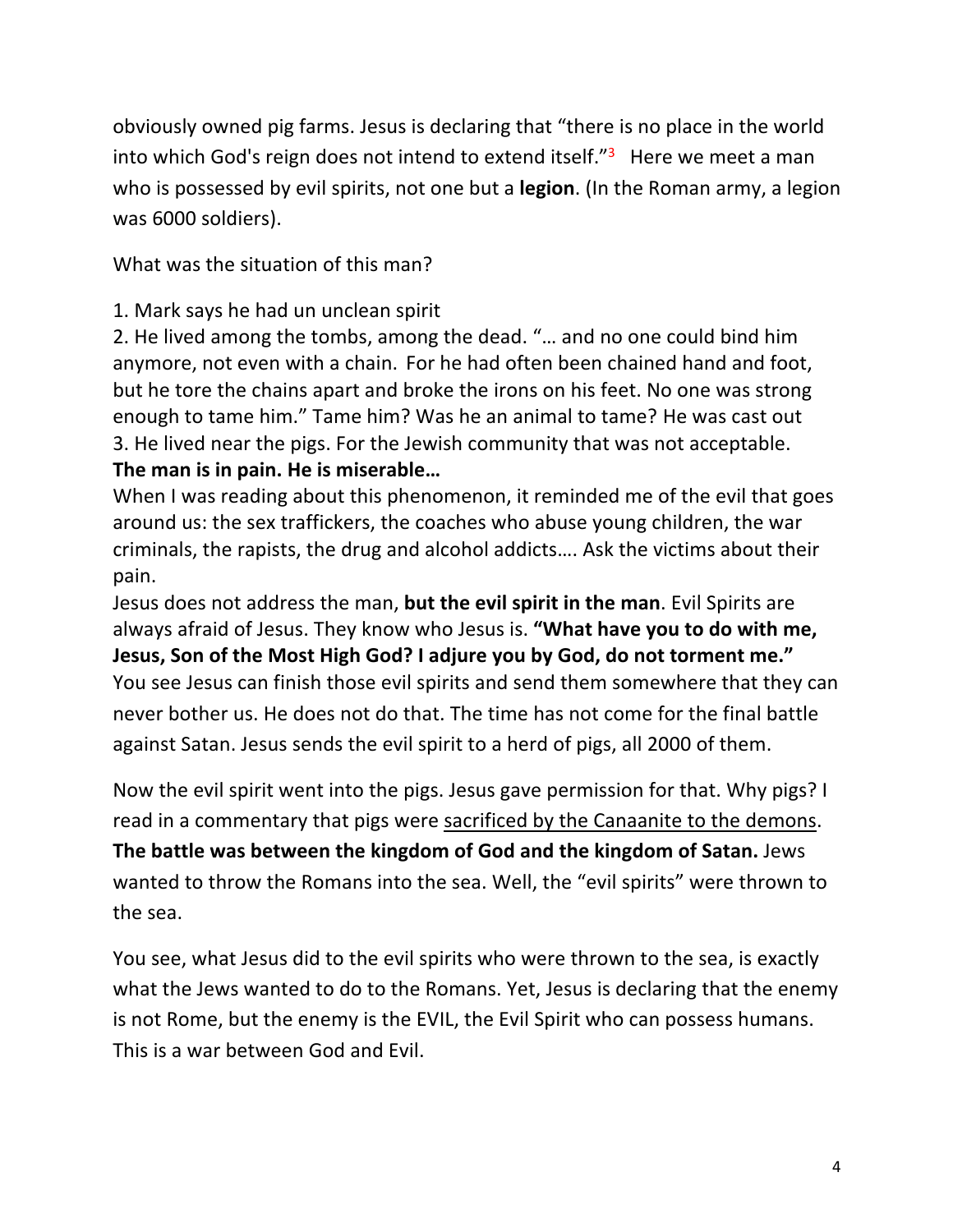Paul writes to the Ephesians: **"For our struggle is not against flesh and blood, but against the rulers, against the authorities, against the powers of this dark world and against the spiritual forces of evil in the heavenly realms."** (Eph 6:12)

#### **What was the response?**

The pigs died; and that hurt the economy. How sad is that they did not see what Jesus did to this man? The man was healed. How important is that? How much will cost to heal this man? How sad is that people don't want to see who Jesus is? "We don't want Jesus in our town," even though the sick man living in the graves is back to us.

#### **What is Jesus' response?**

Amazing! "Jesus who had conquered the storm on the lake and driven out the demons, yielded to the free will of human beings."4 Jesus quietly leaves the town. God never imposes Himself on our free will. We have to make the choice of receiving God in our lives.

#### **Application:**

## **1. We will face Storms. Jesus is with us sound asleep in the middle of them.**

We need to be careful how we apply this in our lives. Some can say, you see when there is danger and storm, Jesus will stop it immediately. Yes and no. We cannot decide how God will interfere when we face a storm.

The point of this miracles was to know who Jesus is, the Son of God who reigns over hostile forces. Storms are part of life. "Reading Mark helps one learn to trust in a Savior who does not deliver us from storms but through the storms."5

Sometimes we think "I think Jesus was tired and was sleeping." But God the Father and the Son and the Spirit are never sleeping.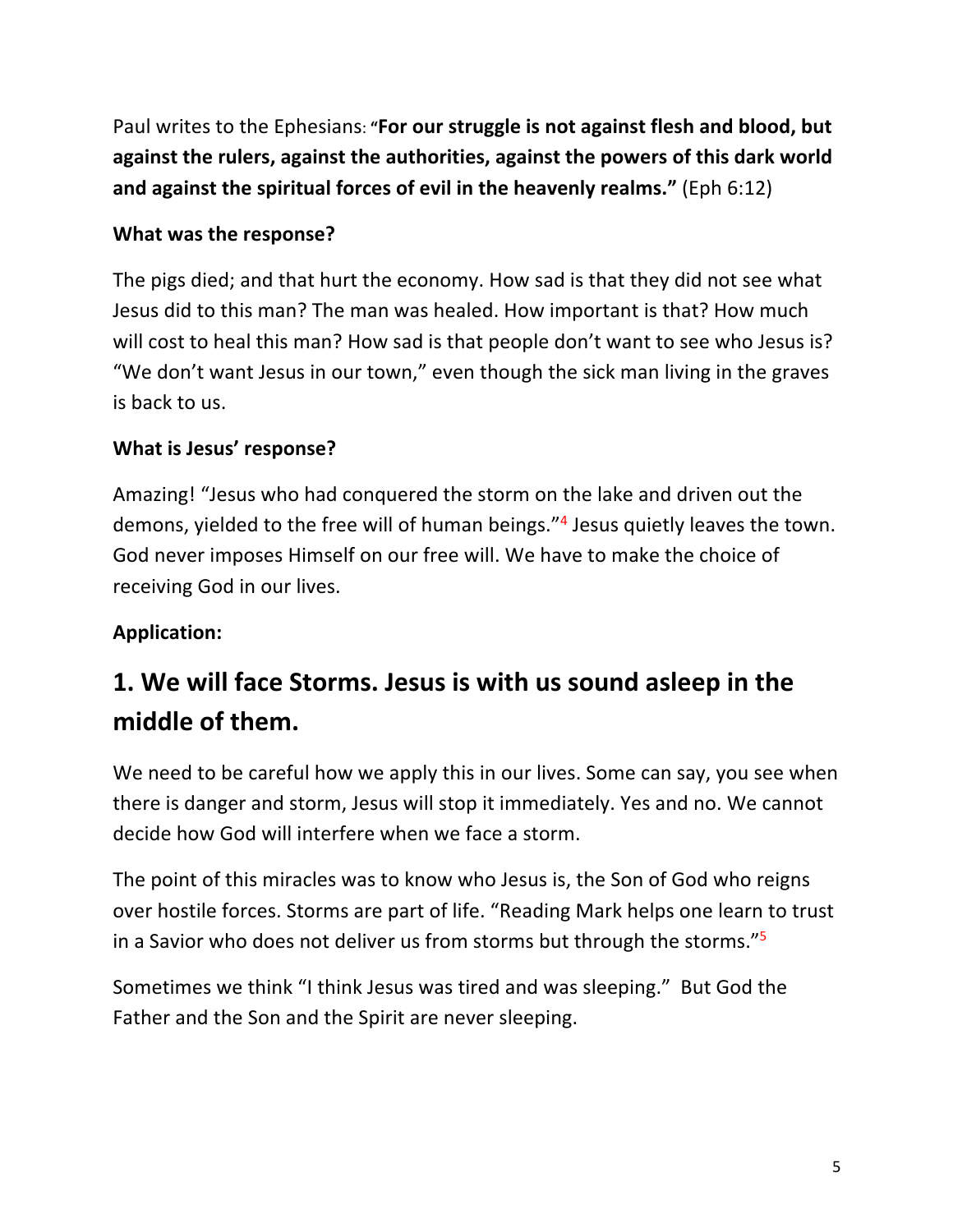Here is a promise from God; "**Fear not, for I have redeemed you; I have called you by name, you are mine. When you pass through the waters, I will be with you; and through the rivers, they shall not overwhelm you…**

**Thus says the LORD, who makes a way in the sea, a path in the mighty waters, who brings forth chariot and horse, army and warrior; they lie down, they cannot rise, they are extinguished, quenched like a wick.** (Isaiah 43:1-2;16-17 ESV)

They are always watching over us. Yet, the image of Christ sleeping in the eye of the storm is reminder to all of us that God is in control. In the last message, I urged you to go to bed and relax. Learn to trust God. Again I see the same message; this time Jesus is sleeping in the midst of the dangerous sea. We are facing a dangerous sea every day. Where do you go for help?

### **2. Jesus was rejected, but the seed was planted**

When the leaders of the town rejected Jesus and asked him to leave, the man who was healed was the "small seed" which was planted in that area.

Jesus said: "Go home to your friends and tell them how much the Lord has done for you, and how he has had mercy on you." And he went away and began to proclaim in the Decapolis how much Jesus had done for him, and everyone marveled. (Mark 5:19-20)

I believe he did. What happened to these pagan cities called Decapolis?

"In less than four centuries a magnificent cathedral would stand there on those heights. The presence of the bishop of Hippos at the very first Church Councils (Nicea, Constantinople, etc.) will bear witness of how Christianity conquered heathendom. Did the Christians of Hippos remember their first missionary by building the chapel which can still be seen at the site of his tomb-cave on the slope above Kursi?" 6

Jesus brought peace in the midst of the storm. May you experience His peace in your life.

Amen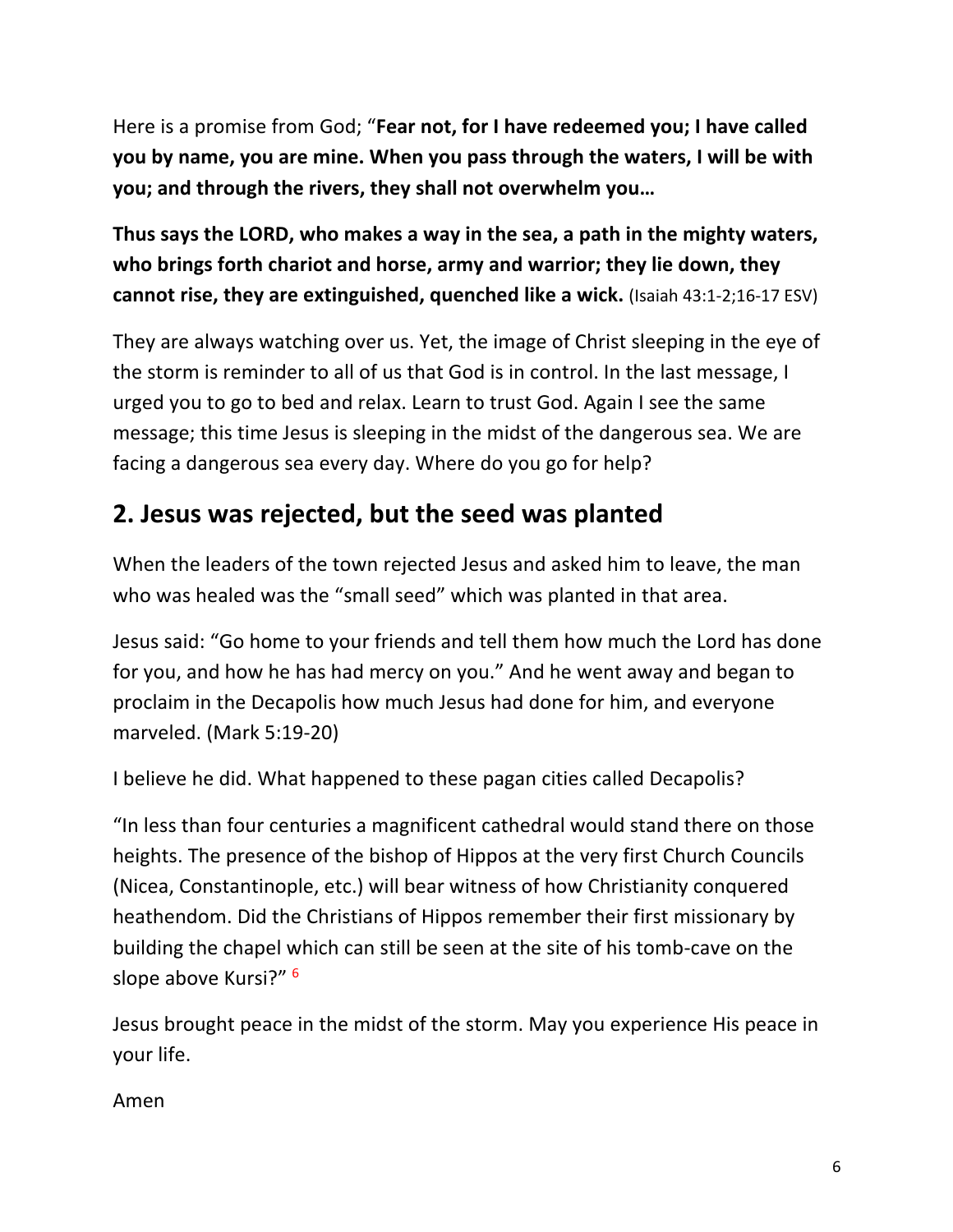- 1.NT Wright; Mark for Everyone p. 52 2.R.C. Sproul, He Thought Them as One Who Had Authority Mark, P 82 3. David E. Garland, *The NIV Application Commentary*, Mark P 202 4. Bargil Pixner, With Jesus Through Galilee According to the Fifth Gospel (Rosh Pina, Israel: Corazin, 1992), 45.
- 5. David E. Garland, *The NIV Application Commentary*, Mark P 200
- 6. Pixner, Fifth Gospel, 46

There was painting competition between two painters for the best picture that represented calmness and peace. One of them drew a wonderful sunset on the seashore. Everything looked calm and peaceful. The choice of colors was so relaxing. The other artist drew a very strange painting. Rough colors, like gray, were chosen, and a dark stormy sea. Things were upside down, dangerous. But in the middle of the storm there was a sparrow in its nest sitting with her chicks, singing peacefully as if nothing was happening.

Our picture of the storm on the Sea of Galilee represents the second painting. There is a storm; there will always be one. We need to trust Jesus who can take a nap in the storm.

Oh give thanks to the LORD, for he is good, for his steadfast love endures forever! **<sup>2</sup>** Let the redeemed of the LORD say so, whom he has redeemed from trouble **<sup>3</sup>** and gathered in from the lands,

 from the east and from the west, from the north and from the south.

Some went down to the sea in ships,

doing business on the great waters;

- **<sup>24</sup>** they saw the deeds of the LORD, his wondrous works in the deep.
- **<sup>25</sup>** For he commanded and raised the stormy wind, which lifted up the waves of the sea.

**<sup>26</sup>** They mounted up to heaven; they went down to the depths;